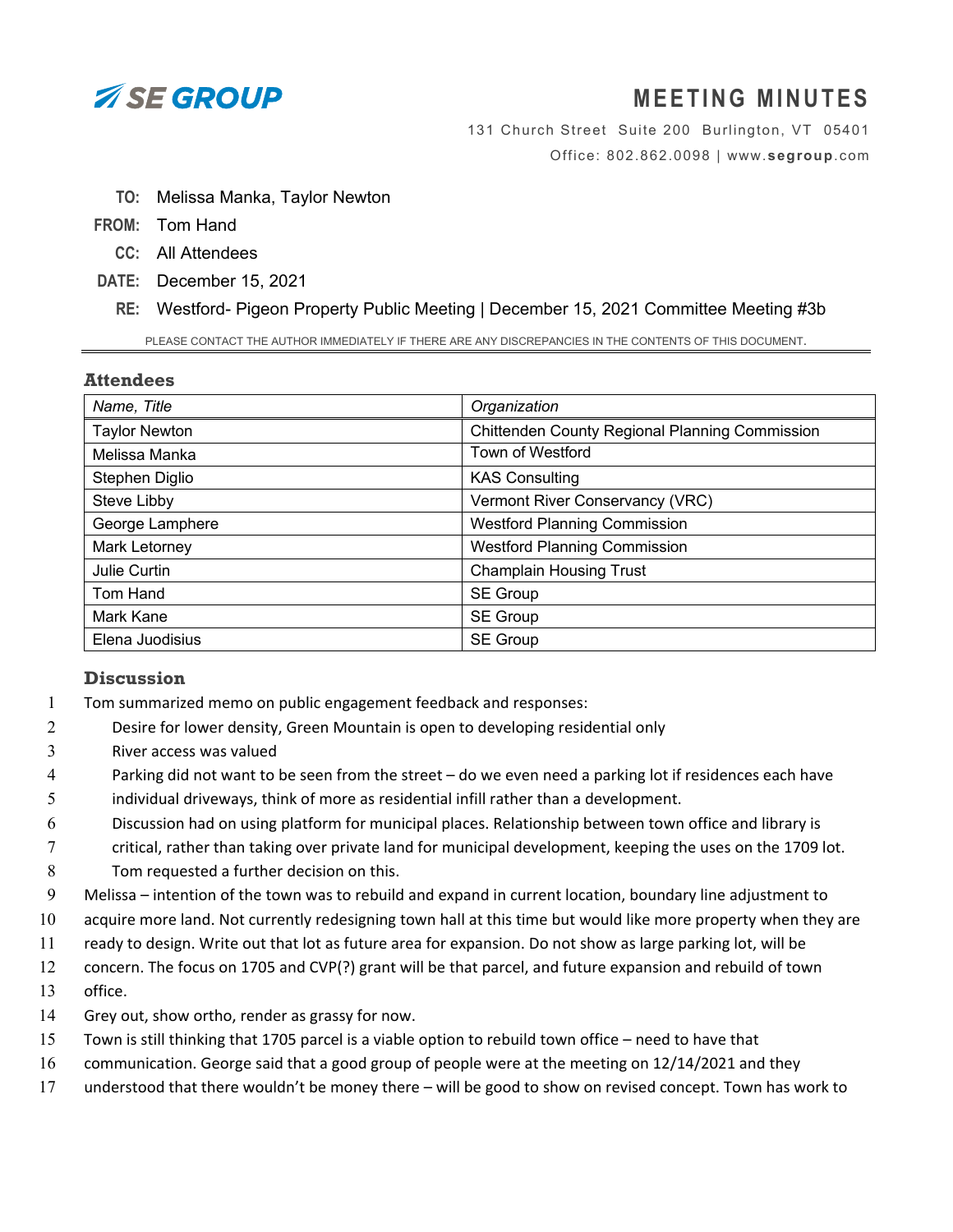- do there on communicating that message. Taylor enforced the funding source is about developing affordable
- housing, preserving pigeon house is important. Town wants to stay close to the library, etc. At some point want
- 20 to make sure that whatever lot has pigeon home on it is legal lot, could be municipal use, private. Could tear
- 21 down pigeon home to build town office.
- Melissa VHCB historic preservation as triple goal included in the plan
- Steve Libby Application: public access, affordable housing, other beneficial municipal uses are acceptable.
- VHCB would want to know if there was an undetermined use of a portion of the property would change what
- 25 we have talked to them about so far, might not be part of the funding which would complicate the appraisal its
- currently for whole parcel, not subdivision. Julie assumes VHCB would want an easement, can't release once it is
- 27 put in place so need to decide
- Tom Pigeon property the ultimate end use could impact the whole site plan if pigeon house is commercial
- 29 with café, offices than need the parking shown, but if it becomes single-family as own driveway than that will be different as well.
- Steve Diglio much is contingent on WW being approved. Some thought on wastewater options for town office
- and pigeon home to maintain existing uses.
- 33 Melissa Town will vote on WW March  $1<sup>st</sup>$ . Will see what state AARPA funds will be available seems like it is
- high. Hopes community votes in favor because this is most promising amount of money. Because this project is controversial and scary to folks, need to make sure the WW bond vote passes.
- Taylor to ease convo with VHCB, we determine that pigeon home is perpetually affordable housing. Will need
- very substantial rehab. Is CHT interested in putting that into shared equity program? Julie couldn't commit to
- pigeon. Other homes are looking at using habitat which is a well‐regarded combination. If there is a source of
- funding to do rehab work and keep units affordable, there wouldn't be an issue stewarding the additional units in the pigeon house.
- George what about moving boundary line so that existing pigeon home is part of lot that currently holds the
- town office and parking lot, so that the town would take on the pigeon home. Melissa is that too much of a
- risk? Steve complicate appraisal office its currently being appraised as a single lot, if that was carved off
- would have to restart it. Talking with pigeon family trust on purchase, would be tricky with Mr. Pigeon.
- Mark Pigeon house must be part of overall appraisal in order to get the amount desired. The town is not at a
- point to make decision about wanting the Pigeon house at this point in time. The only possible desire is to carve
- out a lot after the acquisition of the property and sell at market value to rehab for someone to buy, fix up and rehab.
- 49 Steve- the conversation with VHCB is that all of the property will be affordable housing, public access or
- municipal use. They won't try to purchase the house and then plan to subdivide for private sale
- Mark then must commit that its going to be an undetermined municipal function or future affordable housing
- function. Melissa the renovation would be intense. Could be something the town rents out for commercial
- space. Stephen if it's between municipal use and affordable housing, could it be town parking lot for river
- access as a municipal use? Concerned that the house has 50/50 chance of renovation. Melissa do not want
- 55 main street to be all parking lot though, public and form-based code will not allow parking lot as first lot layer.
- George initial designs showed the site as undetermined use, wondering why it's a concern. Mark ‐ The clarity
- around the mix of uses that are compatible with funding source has come up as of today, as well as public lack of
- interest in commercial space. Steve If pigeon house has commercial use, could retain historic integrity, could
- 59 retain VHCB goals by retaining historic character. Taylor likes that approach. Melissa- if VHCB were to sell it
- privately with deed restrictions on historic preservation… Steve may be agreeable to VHCB, would need to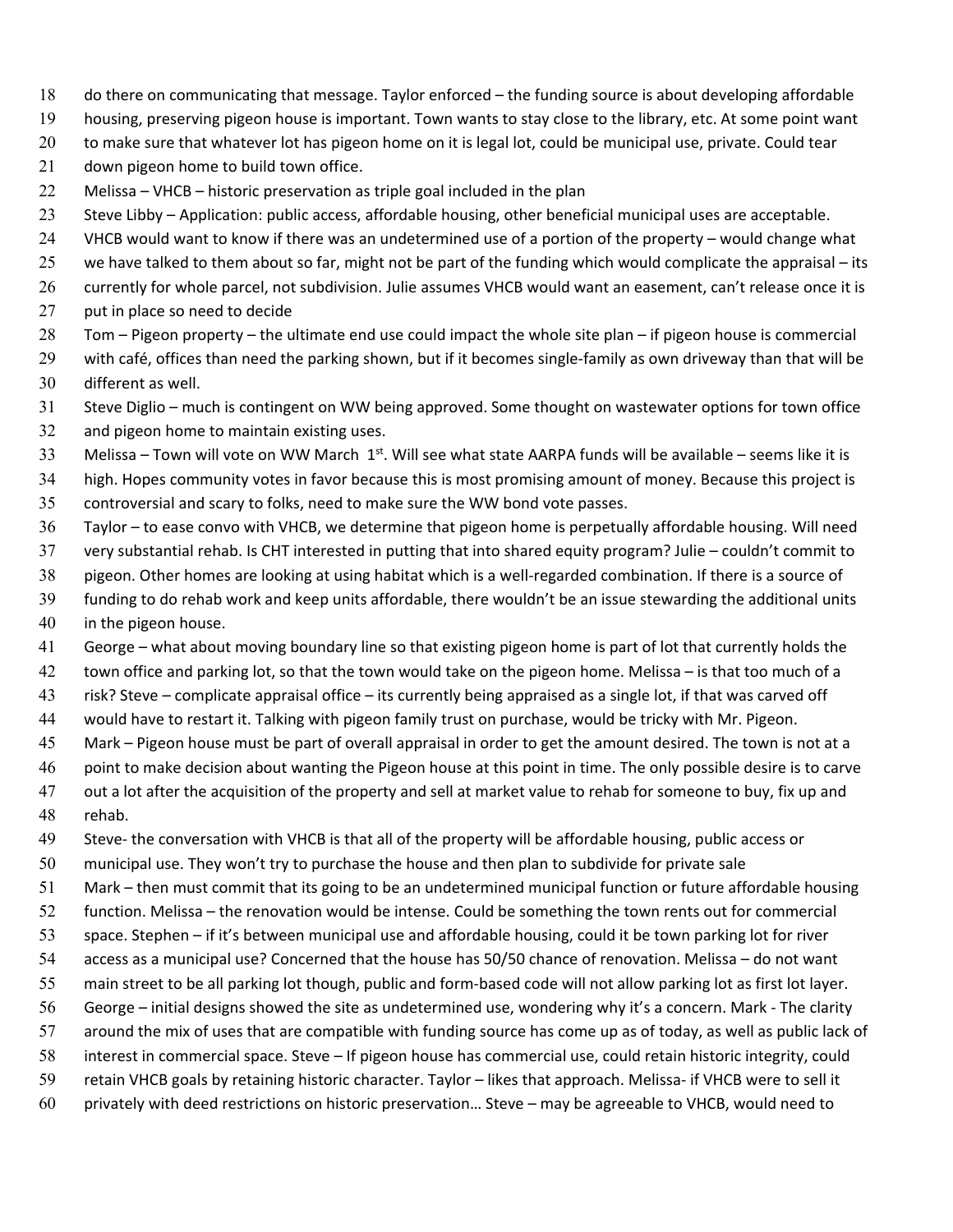- have discussion, would have some historic preservation easement. Rehabbing structures for commercial use is
- 62 fine. Melissa VC designation so people can get tax credits for residential or commercial resignation. Mark –
- back to Steve's point the WW has to be in place to support.
- Tom What is the use of the Pigeon House? Whose lot is it on? Who controls each of those lots?
- Taylor: communicate to VHCB that the use is undetermined and will have historic preservation as, will prioritize
- uses as affordable housing, commercial, and thirdly municipal. Need to confirm if historic preservation +
- commercial use is viable according to VHCB.
- Steve VHCB is interested in supporting full town visioning and understanding of what needs of community is
- and how they want to see the Town Common. They might be fine with housing, commercial and municipal as long as they are in line with community intent.
- Mark likes that approach and flexibility. If we do that, we probably need to show the Pigeon house on plan as a bit of a black box, because we can't commit to a certain land use at this point.
- Julie Clarifying question around priorities. Julie in this area affordable housing we are looking at affordable
- homeownership, so rental is not an option. Have seen easements with historic and conservation and lot
- carved out. Point of concern if historic restriction is compatible with needs in long run, considering cost of
- renovation and potential parking needs. Unsure about the wastewater and uses makes it hard to
- Steve Appraisal could ask to have them appraise the whole lot and one carving out a reasonable pigeon parcel.
- Taylor noted appraisal is due today.
- Tom can we go through a subdivision later with revised appraisal? Steve Yes, could be second phase. Once
- there is an agreement with pigeon family trust on buying the site, then we would have a purchase sale
- 82 agreement. Then we could work with VHCB on showing them a couple different options to determine what
- would be agreeable to them it does make it more complicated. Do need to make deal with pigeon family trust at this point.
- Mark is this an all or nothing deal? Steve its been discussed as the whole thing. Mark maybe a better approach is to have pigeon family trust retain the portion with the house on it. Melissa – I think that's why
- Pigeon family wants to get rid of it because that's the part that has complications with it. Mark then the
- 88 appraisal would have to be apportioned... do it retroactively or pro-actively.
- George Can site plan show pigeon house as residential/commercial space and keep it all one lot, and that's the
- site plan? And if someone decides to add boundary lines later and carve it up, that gets done at a later date?
- Taylor would like to have a plat with future boundary lines as part of this process. Not till later this spring.
- Want to have lot lines on the plan once we agree on it. George imagines there is more money in the value of
- 93 project if pigeon house can be sold as a separate unit by VRC, VHCB, or a project partner to put on open market. Mark – if you did it proactively, that the pigeon trust retains it, but Melissa – 99% sure that they have no interest
- 95 in it, and this also extends timeline. Taylor says that they also want them to take it all and take it now. Tom  $-$
- Julie initially mentioned CHT taking on rehabbed pigeon house, could be separate lot. If its commercial, CHT or
- 97 Town probably don't want to manage that. Melissa ultimately, they will all need to be on their own lot. Tom –
- parking and two new units are a lot, is the public access in the back an easement or its own lot. Taylor a
- boundary line adjustment on west side for town, pigeon house on its own lot, affordable housing lots as one or
- 100 two for the two buildings, and then the river access its own lot owned by the town. Tom 3-4 lots depending on
- if CHT/Green Mountain development is 1 or 2. Melissa current plan the footprint does not exceed what form‐
- based code allows. George 18 spaces would be on CHT lot with shared parking agreement. Tom also suggested
- 103 splitting lot line across parking lot with half of the spaces for the public access. Other option would be to capture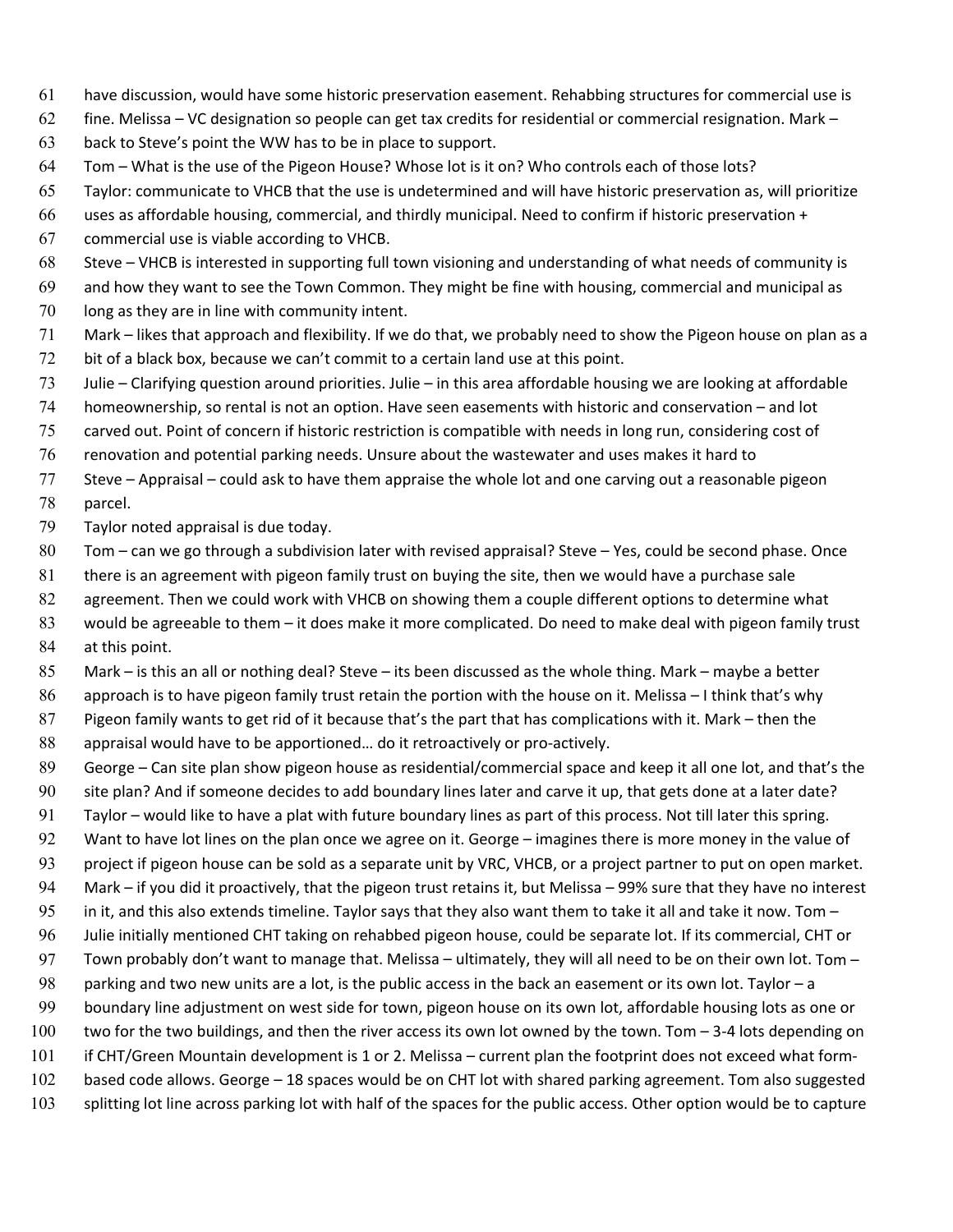whole thing and retain easements. George – paving and snow removal is expensive, would need to have maintenance clarity. Taylor‐ roles and responsibilities is important conversation but lets decide on pigeon house first. Noted we have a legal budget as part of project to carve out these easements. Mark – figure out what the pigeon house lot looks like with access to municipal wastewater – because no project without the WW. Taylor – unknown is VHCB reaction, but for now assume public WW will be available. Will prioritize future uses however 109 VHCB sees as agreeable; 1<sup>st</sup> retain by CHT as affordable. 2<sup>nd</sup> sell for commercial. 3<sup>rd</sup> municipal use. 4<sup>th</sup> move 110 building to another site in Westford. Mark - Hard to commit to retaining historic use – would be hard to commit for municipal use – don't want to get trapped with adaptive reuse costs. Melissa – Commit to town use – Tom – could also get torn down and rebuilt differently for affordable housing could work with plan, doesn't fight. Could 113 say: its residential, don't know if we can save the house or not. Melissa - Will be controversial as soon as they know it has to go people will want to save it. George – could be affordable housing, historic renovation for personal housing, commercial office space. As accurate as we can be as show as TBD. Doesn't help Steve and presenting for grant funding. Other housing will have to be carved up on their own lots later anyway. Melissa – 117 Steve needs to know by January 10<sup>th</sup> when application to VHCB is due. Write it so that VHCB can fund the 118 portions that they want to fund, but there might be an apportioned area that they are not funding, which is conceivable. Mark – then who picks up the rest of the bill? Steve – why original had affordable housing and river 120 access only, potential for municipal use. No commitment to that, but potential. Mark – Easiest commitment to make is that it is affordable housing – either retains historic or gets torn down and rebuilt. The decision doesn't have to be made now, it would just have to be viable as housing to make it work. Julie – that makes sense to get through the critical next step with VHCB and seller, have seen scenarios with 6 units of housing, 4 units. Seems ok – buy us time to figure out the configuration based. Mark – don't commit to more than that, could be two units, three units.

126 Tom - hard lot to divide with a pocket park. Melissa – pocket park is not important; the yards are important.

Mark – good to keep pigeon lot bigger than possible for adaptive reuse.

Water system – may need to have a shared well. Shared access management, well, etc. can be reached – not 129 shared maintenance. Julie - The higher those costs the less affordable the units are, best to reduce those. Melissa – we can work on those legal documents when we got through the plat. Mark – for 5.1‐5.2, put the parking in 5.1's lot and do a shared easement on that rather than carving up lot lines through the parking lot. Melissa – the regulations won't allow for that anyway. Tom – are we dividing 5.1 and 5.2 onto separate lots? Melissa will check regulations. George – likes that pedestrian have only one road to cross, and that pigeon house driveway doesn't have to cross footpath. Melissa – agree to keep driveway to the west – but would have to back 135 out on 128. Mark – a three car lot, won't be easily trafficked across pedestrian path, might need to have fire access to back of pigeon house anyway. Accounting for 3 spaces off the town parking lot could impair town expansion or WW. Stephen – shared access is possible – Taylor – not concerned – several BVTbike path single‐ family driveway crossings and is not a concern to keep driveway to pigeon on east of site. Tom – if pigeon house has two units, will need 4 spaces. Melissa – keep parking as far back as possible. George – likes lineup of ped path and gazebo. Julie – from a marketing standpoint wants some input in design, ADA and proximity to house. Right next to side back door. Tom – Melissa and I can work on lot line concept, Melissa – appears that 5.1 and 5.2 can be a shared lot according to zoning, will have shared. Tom – preferable to not have internal setback requirements. Taylor – if making a condo anyway, doesn't matter how many units are on it, right Julie? Probably. George – confirm landlocked parcel is ok? Melissa – we removed frontage requirements, can have a 40' ROW to access. Could designate path and driveway as the ROW to the rear lot. George – Northern boundary line – could 146 it just go strait across? Melissa – Can't have more than 15 decree deviation from perpendicular on lot lines.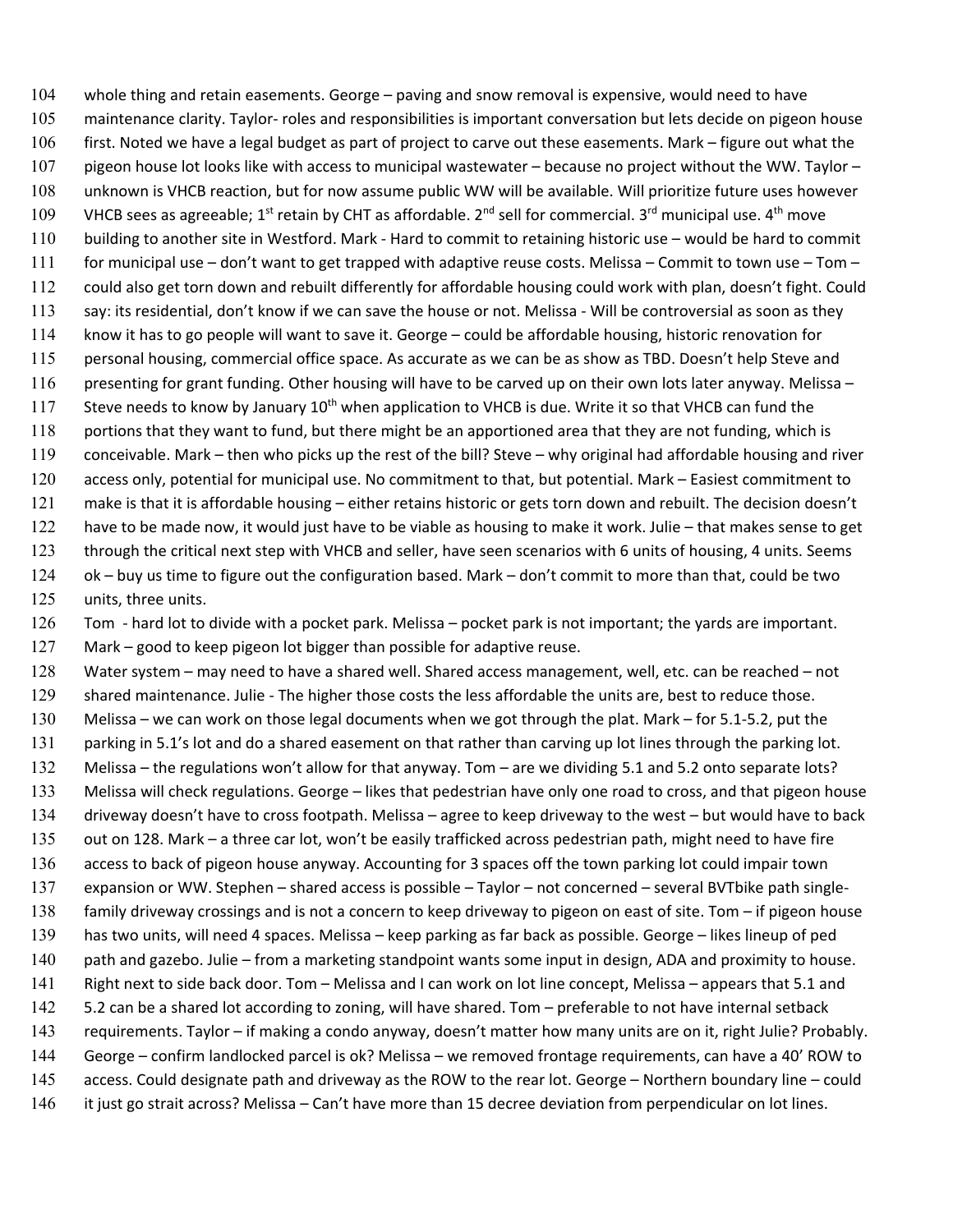- Tom boundary lot adjustment will this complicate appraisal? Mark can we just have it as a parking access
- easement? Melissa paying for plat now, might as well do survey work now and save it. Steve can have plat
- drawn up as basis for future subdivision. Aren't talking about subdivision now. Don't want to commit based on
- survey fees. Taylor River conservancy, once fully acquiring property, will be able to use that to subdivide the
- 151 property, Steve as long as that line works for all the setbacks, utilities, etc. Mark that other concern on pigeon
- property don't fully know the final form, if we establish through platting
- 153 Melissa- whoever owns WRL, given the wetlands, it is in best interest that more things are municipally owned
- because municipality has more flexibility (side setback is 5 min). Mark why do this now? Melissa saves
- money and helps fit public narrative of acquiring more land for public use and expansion. If we merge it later,
- even better for town interest. Tom ‐depending on future use of pigeon house, does this expansion burden the
- future pigeon house? Mark have to assume WW is going through. We do have an issue with coming up with
- plat is the indeterminate boundaries of the parcel.
- 
- Tom Agenda
- CAP may be tricky. Should this be estimated now? Stephen Can come up with overall estimate but will
- depend on the redevelopment plan. Taylor will need to have concept plan in place before full estimate, the
- 163 plan is once PAH are fully delineated, seek funding for a CAP. Stephen might qualify for EPA redevelopment
- grant for contamination. Overall budget wise, we can come up with a concept that we can assume, running
- north along filling the ravine, can plan to fence the ravine Tom also a culvert replacement and stormwater
- side. Steve VTrans largest concern was the culvert would love to transfer that to catch basin at edge of ROW
- so that everything after that is property owners responsibility. Melissa might be easier than the headache of working with VTrans on filling ditch, etc.
- Taylor told that we won't be finalized in concept until February. Will need to understand if CCRPC will transfer 170 into next fiscal year if we work past February
- George Public engagement and outreach we have to do some more prep work on next public meeting –
- 172 project partners, Green Mountain, CHT, VRC will need to spend time with everyone one on one on fine-tuning
- message, identifying clarity of what housing looks like for example here is a three unit building, here is what it
- looks like, here is how it operates, how funding works, how ownership works put a bow on it to explain. Taylor
- got someone to do visualizations who is a local Westford resident for free Lincoln Brown will do 3D
- visualizations of what the SE Group plan looks like for January meeting. Mark need to approve this
- hypothetical architecture the ask for the next public meeting, we need to say we haven't figured out the
- details yet, but we need the general public. Melissa the public doesn't quite understand the fundamentals of
- "this party's responsibility, this parties goal, etc. we weren't able to understand the fundamentals. We need to
- focus on the basics rather than site plans. WW outreach committee wants to work with this group to make sure the two communication plans work together, and no stepping on toes. January meeting and Monday's planning
- commission meeting we will confirm that it's the January 1705 meeting. Mark the application is going in
- January  $10^{th}$ , that is going to make an impact. Steve Important timing wise what I need to apply is a purchase
- 184 agreement with the owner if we can negotiate effectively. Will need a letter of support prior to board meeting -
- have selectboard issue by middle/end of February. Remaining outreach might not guarantee this by end of
- February. Another VHC board meeting in May, with February submission date, not sure if that's ok. Melissa –
- appraisal is being done assuming its fully remediated, and that second tank is not leaking, as if all PAHs are
- remediated. Would be negotiating with George, use that to meet the deadline.